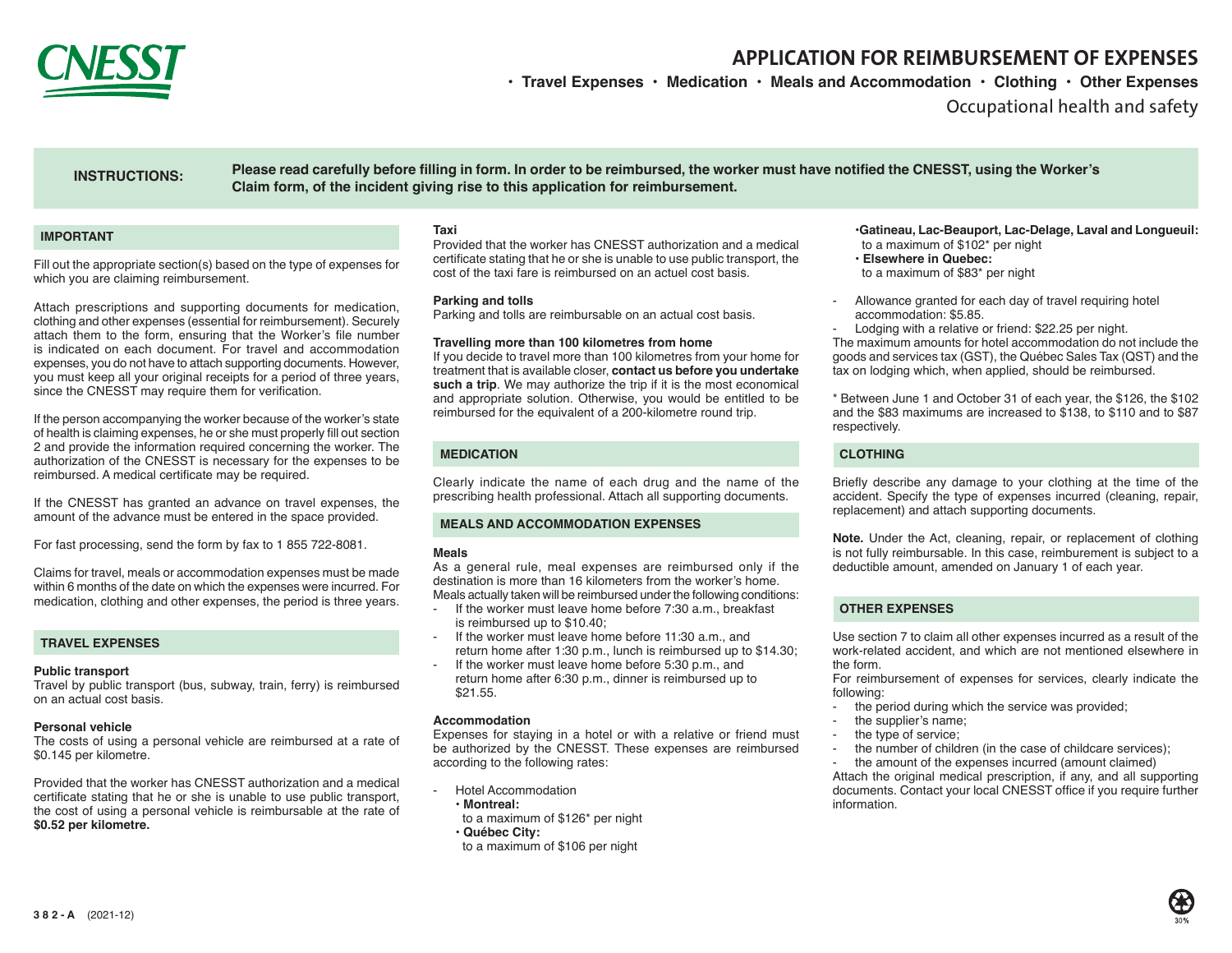

## **APPLICATION FOR REIMBURSEMENT OF EXPENSES**

Occupational health and safety

 $\sqrt{\phantom{a}}$  Worker

**Worker Person accompanying the worker D** Other

| 1. Information about the person applying for reimbursement          |                         |     |                                   |               |                               |                 |                          | 2. Information about worker |                 |                |                     |                       |  |
|---------------------------------------------------------------------|-------------------------|-----|-----------------------------------|---------------|-------------------------------|-----------------|--------------------------|-----------------------------|-----------------|----------------|---------------------|-----------------------|--|
| Surname (as shown on birth certificate) and first name<br>Telephone |                         |     |                                   |               |                               |                 |                          | Worker's file No.           |                 |                |                     |                       |  |
|                                                                     | Smith, John             |     |                                   |               |                               |                 | 9,9,9,9,9,9,9,9,9,9      |                             |                 |                | 1 0 3 9 4 0 3 3 8   |                       |  |
|                                                                     |                         |     | Home Adress, Number, Street, Apt. |               |                               |                 |                          | Date of original event      |                 |                |                     |                       |  |
|                                                                     | 1151 Hill Street        |     |                                   |               |                               |                 |                          |                             | 2 0 1 9         | 0 <sub>4</sub> | 2 <sub>2</sub>      |                       |  |
|                                                                     | City, Province, Country |     |                                   |               |                               |                 | Postal code              | Date of recurrence,         |                 |                |                     |                       |  |
|                                                                     |                         |     | Québec city (Québec)<br>Canada    |               |                               |                 | 2 N 4<br>$G$ 1 Y         | relapse or aggravation      | 2 0 2 0 1 1     |                | 1 5                 |                       |  |
|                                                                     |                         |     |                                   |               |                               |                 |                          |                             |                 |                |                     |                       |  |
|                                                                     |                         |     |                                   |               |                               |                 |                          |                             |                 |                |                     |                       |  |
|                                                                     | 3. Travel Expenses      |     |                                   |               |                               |                 |                          |                             |                 |                |                     |                       |  |
|                                                                     | Date                    |     | From                              |               |                               |                 | <b>Reason for travel</b> | Method of                   | <b>Distance</b> | Round          |                     | <b>Amount Claimed</b> |  |
| Year                                                                | Month                   | Day |                                   | To            | <b>Physio</b><br>$(\sqrt{2})$ | Occ.<br>Therapy | Other (Specify)          | transportation used         | (km)            | trip           | Transpor-<br>tation | Parking<br>and tolls  |  |
| 21                                                                  | 0 <sub>1</sub>          | 22  | Home                              | Physio Clinic | ັ                             |                 |                          | bus                         |                 |                | 5.20                |                       |  |
| 21                                                                  | 01                      | 23  | Home                              | Hospital      |                               |                 | Doctor appointment       | car                         | 32              |                | 4.64                | 6.50                  |  |

**CNESST Regional Offices Just one number for the CNESST: 1 844 838-0808 Fax: 1 855 722-8081**

> **Laval** (Québec) H7S 2G6 Fax: 450 668-1174

> > 25, boulevard La Fayette **25, boulevard La Fayette**(Qué **Advance received**  (Québec) J4K 5B7 **Longueuil Longueuil** Fax: 450 442-6373

**applying for reimbursement** Y Y Y Y M M D D **Mauricie et Centre-du-Québec**

Bureau 200 1055, boulevard des Forges **Trois-Rivières** (Québec) G8Z 4J9 Fax: 819 372-3286

**Outaouais**

15, rue Gamelin Case postale 1454 **Gatineau**

(Québec) J8X 3Y3 Fax: 819 778-8699

**Saguenay–Lac-Saint-Jean** Place-du-Fiord 901, boulevard Talbot Case postale 5400 **Saguenay** (Québec) G7H 6P8 Fax: 418 545-3543

**(if applicable) \$ Saint-Jean-sur-Richelieu** Complexe du Parc 6e étage 1209, boulevard du Sacré-Cœur Case postale 47 **Saint-Félicien** (Québec) G8K 2P8 Fax: 418 679-5931 3e étage 145, boulevard Saint-Joseph **Saint-Jean-sur-Richelieu** (Québec) J3B 1W5 Fax: 450 359-1307

**Valleyfield** 9, rue Nicholson **Salaberry-de-Valleyfield** (Québec) J6T 4M4 Fax: 450 377-8228

**Yamaska** 2710, rue Bachand **Saint-Hyacinthe** (Québec) J2S 8B6 Fax: 450 773-8126

# **Abitibi-Témiscamingue**

33, rue Gamble Ouest **Rouyn-Noranda** (Québec) J9X 2R3 Fax: 819 762-9325

2e étage 1185, rue Germain **Val-d'Or**  (Québec) J9P 6B1 Fax: 819 874-2522

**Bas-Saint-Laurent**

180, rue des Gouverneurs Case postale 2180 **Rimouski**  (Québec) G5L 7P3 Fax: 418 725-6237

#### **Capitale-Nationale**

425, rue du Pont Case postale 4900 Succursale Terminus **Québec** (Québec) G1K 7S6 Fax: 418 266-4015

**Chaudière-Appalaches** 835, rue de la Concorde **Lévis**  (Québec) G6W 7P7 Fax: 418 839-2498

**If you received the CNESST's authorization to be accompanied, indicate:** Fax: 418 964-3959 **Côte-Nord** Bureau 236 700, boulevard Laure **Sept-Îles**  (Québec) G4R 1Y1

Fax: 418 294-7325 **Indemnisa Baie-Comeau**  (Québec) G4Z 2Z4

#### **Estrie**

Praco Sacque Place-Jacques-Cartier 1650, rue King Ouest **Sherbrooke**  (Québec) J1J 2C3 Fax: 819 821-6116

**Gaspésie–Îles-de-la-Madeleine**

163, boulevard de Gaspé **Gaspé** (Québec) G4X 2V1 Fax: 418 368-7855

200, boulevard Perron Ouest **New Richmond** (Québec) G0C 2B0 Fax: 418 392-5406

#### 235, boulevard La Salle **Fax:** 514 906-3200 (Québec) H5B 1H1 Fax: 514 906-3200 **Services spécialisés**

Succursale Place-Desjardins

**Île-de-Montréal** 1, complexe Desjardins Tour Sud, 31e étage Case postale 3

**Montréal**

**Signature of person Indemnisation et réadaptation I declare that the information provided in this form is true.** Téléc.: 514 906-3232 Téléc.: 514 906-3434

**Detach and return to the CNESST Lanaudière**

432, rue De Lanaudière Case postale 550 **Joliette** (Québec) J6E 7N2 Fax: 450 756-6832

#### **Laurentides**

3e étage 275, rue Latour **Saint-Jérôme** (Québec) J7Z 0J7 Fax: 450 432-1765

**Laval** 1700, boulevard Laval

**For information:** Call your CNESST regional office. Always give your name, telephone number, health insurance card number, the date of the work-related event and your file number. You can print this form from our website www.cnesst.gouv.qc.ca.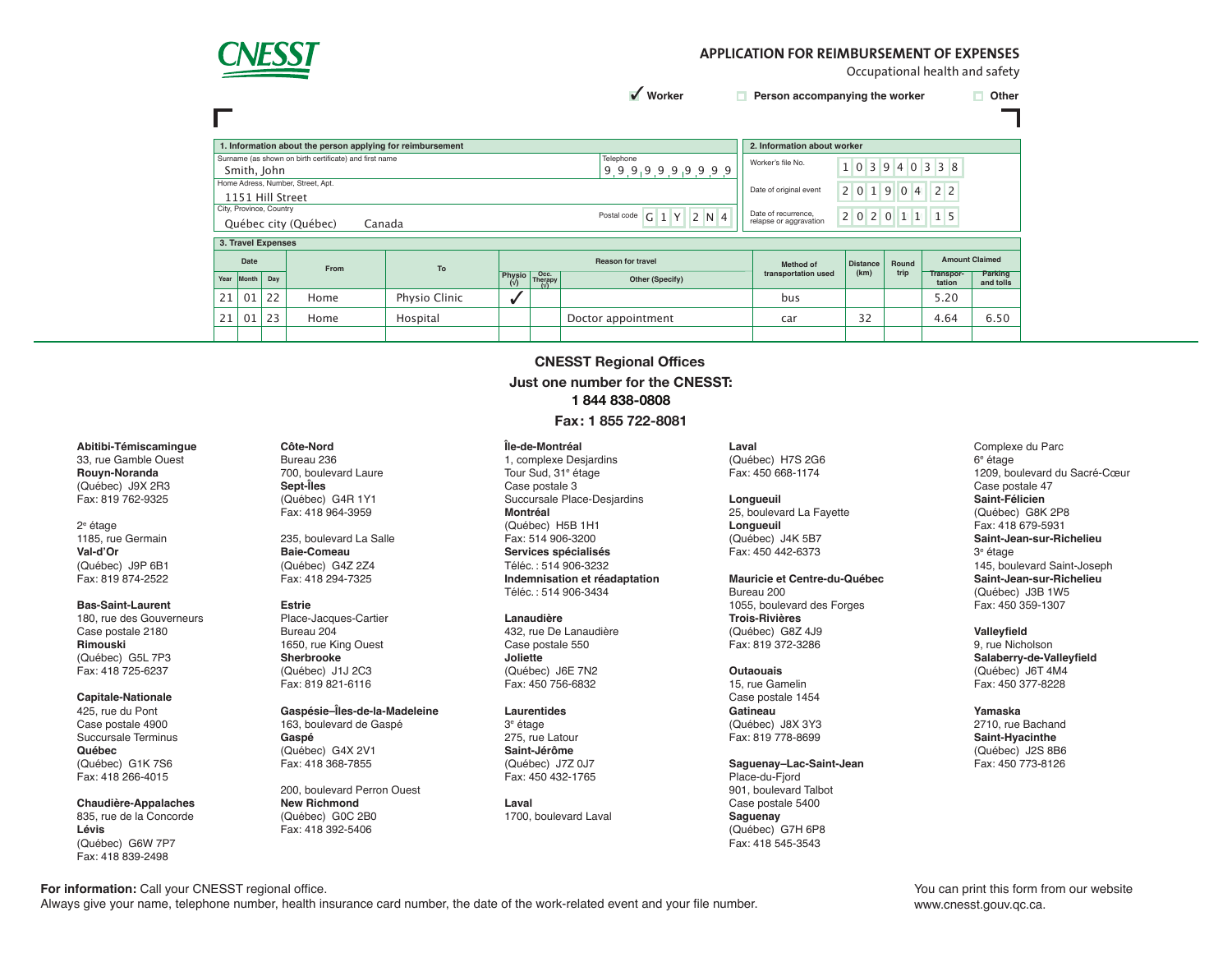

П

# **APPLICATION FOR REIMBURSEMENT OF EXPENSES**

Occupational health and safety

**Worker Person accompanying the worker Other**

| 1. Information about the person applying for reimbursement | 2. Information about worker |                                               |  |  |
|------------------------------------------------------------|-----------------------------|-----------------------------------------------|--|--|
| Surname (as shown on birth certificate) and first name     | Telephone                   | Worker's file No.                             |  |  |
| Home Adress, Number, Street, Apt.                          |                             | Date of original event                        |  |  |
| City, Province, Country                                    | Postal code                 | Date of recurrence,<br>relapse or aggravation |  |  |

|      | 3. Travel Expenses                                                        |                                                                                           |      |    |  |                   |                                                                                                                   |                        |                  |                     |                   |                       |                     |                             |
|------|---------------------------------------------------------------------------|-------------------------------------------------------------------------------------------|------|----|--|-------------------|-------------------------------------------------------------------------------------------------------------------|------------------------|------------------|---------------------|-------------------|-----------------------|---------------------|-----------------------------|
| Date |                                                                           |                                                                                           | From | To |  | Reason for travel |                                                                                                                   |                        | <b>Method of</b> | <b>Distance</b>     | Round             | <b>Amount Claimed</b> |                     |                             |
|      | Year                                                                      | Month                                                                                     | Day  |    |  |                   | Physio $\begin{array}{ c c }\n\hline\n\text{Physio} & \text{Therapy} \\ \hline\n\text{U} & \text{V}\n\end{array}$ | <b>Other (Specify)</b> |                  | transportation used | (km)              | trip                  | Transpor-<br>tation | <b>Parking</b><br>and tolls |
|      |                                                                           |                                                                                           |      |    |  |                   |                                                                                                                   |                        |                  |                     |                   |                       |                     |                             |
|      |                                                                           |                                                                                           |      |    |  |                   |                                                                                                                   |                        |                  |                     |                   |                       |                     |                             |
|      |                                                                           |                                                                                           |      |    |  |                   |                                                                                                                   |                        |                  |                     |                   |                       |                     |                             |
|      |                                                                           |                                                                                           |      |    |  |                   |                                                                                                                   |                        |                  |                     |                   |                       |                     |                             |
|      |                                                                           |                                                                                           |      |    |  |                   |                                                                                                                   |                        |                  |                     |                   |                       |                     |                             |
|      |                                                                           |                                                                                           |      |    |  |                   |                                                                                                                   |                        |                  |                     |                   |                       |                     |                             |
|      |                                                                           |                                                                                           |      |    |  |                   |                                                                                                                   |                        |                  |                     |                   |                       |                     |                             |
|      |                                                                           |                                                                                           |      |    |  |                   |                                                                                                                   |                        |                  |                     |                   |                       |                     |                             |
|      |                                                                           |                                                                                           |      |    |  |                   |                                                                                                                   |                        |                  |                     |                   |                       |                     |                             |
|      |                                                                           |                                                                                           |      |    |  |                   |                                                                                                                   |                        |                  |                     |                   |                       |                     |                             |
|      |                                                                           |                                                                                           |      |    |  |                   |                                                                                                                   |                        |                  |                     |                   |                       |                     |                             |
|      | If you received the CNESST's authorization to be accompanied, indicate: — |                                                                                           |      |    |  |                   | Legend:                                                                                                           | A: One way             |                  | A/R: Round trip     | VM: Medical visit |                       |                     |                             |
|      |                                                                           | Surname and first name of person accompanying the worker<br>Telephone<br>Advance resolued |      |    |  |                   |                                                                                                                   |                        |                  |                     |                   |                       |                     |                             |

| Surname and first name of person accompanying the worker |                         | Telephone                                                     | <b>Advance received</b><br>(if applicable) |  |
|----------------------------------------------------------|-------------------------|---------------------------------------------------------------|--------------------------------------------|--|
|                                                          |                         | I declare that the information provided in this form is true. |                                            |  |
| Home Adress, Number, Street, Apt.                        | City, Province, Country | Signature of person<br><b>A</b> applying for reimbursement    |                                            |  |

**Detach and return to the CNESST**